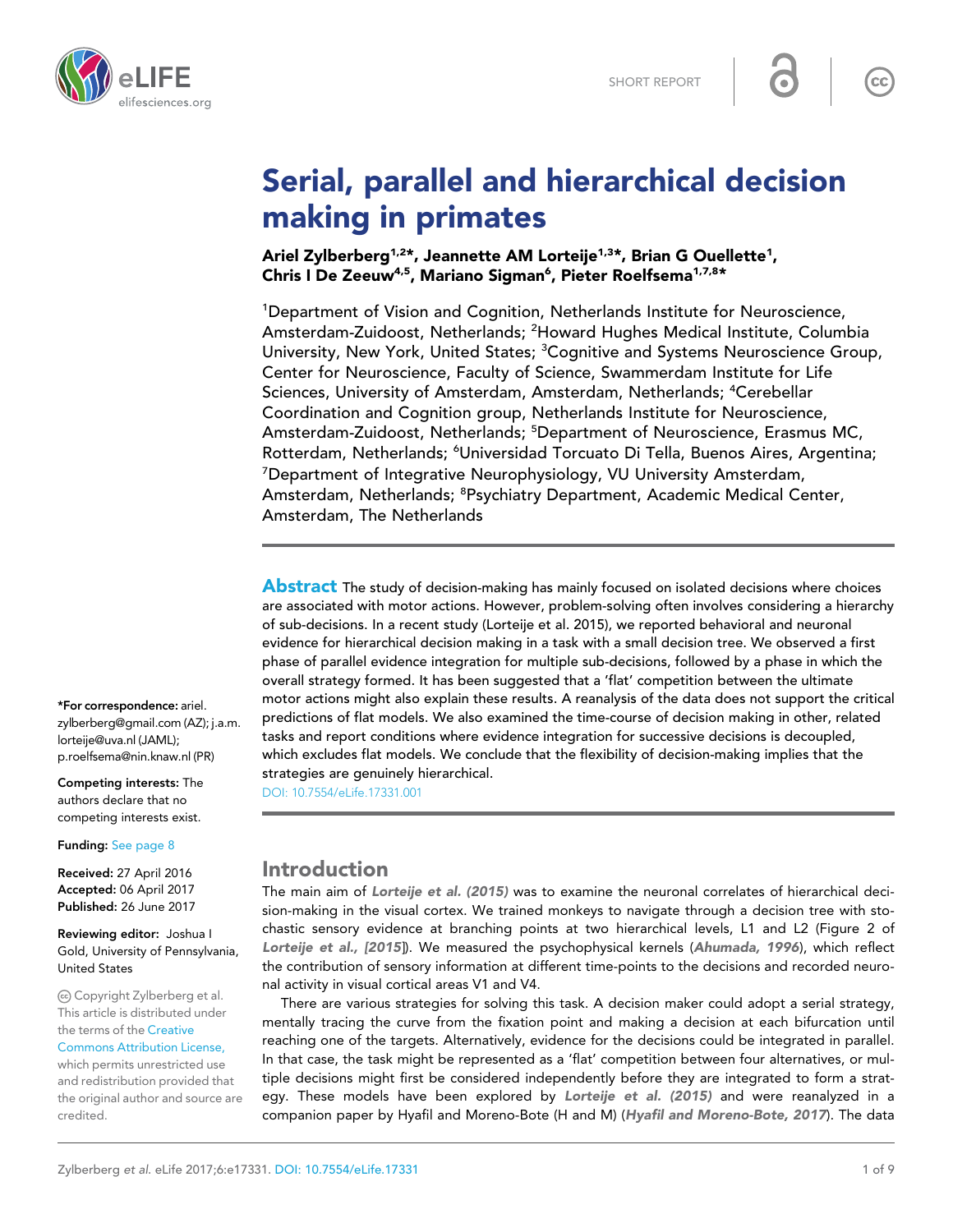**eLife digest** Should you go for coffee with Jules, or go to the movie theater with Jim? Both options require you to make additional decisions, for example, which cafe´ would you go to, or what movie could you see? Many of the decisions we make in our daily lives feature a number of subdecisions. Many of our day-to-day decisions have multiple layers of sub-decisions embedded within them that are not necessarily independent. Our opinions of the cafés in town and the movies showing at the theater may influence our decision over whom to spend the afternoon with.

In 2015, researchers at the Netherlands Institute for Neuroscience performed experiments in macaques to try to work out how the brain makes these decisions. The monkeys learned to choose between two visual stimuli (decision 1). The outcome of decision 1 determined whether the animals then had to make decision 2 or decision 3. The results suggested that the monkeys initially made all three comparisons independently and in parallel, before combining the evidence to select their overall strategy. This process is referred to as hierarchical decision-making. In the original analogy, one would compare the relative merits of Jules versus Jim, café A versus café B, and a horror movie versus a comedy at the same time before deciding what to do.

Other researchers have now reanalyzed the data from the original work using new computer simulations. This second analysis suggests that the results are more consistent with an alternative model of decision-making called a flat model, in which the brain compares all of the final options simultaneously (Jules + café A; Jules + café B; Jim + horror movie; Jim + comedy) before making a decision.

In response to these findings, Zylberberg et al. – who conducted the work reported in 2015 – reanalyzed the original data and re-ran the simulations. Zylberberg et al. argue that the flat model provides a poor fit to the original data. A new experiment with human volunteers suggests that modifying the task by adding even more decisions can lead to the different comparisons being made one after the other (in series) rather than all at the same time (in parallel), before the decision is made. This is difficult to explain with a flat model. Zylberberg et al. argue that these findings confirm the original conclusion that the monkeys use a hierarchical strategy. Moreover, the new results expose a previously unknown limit in the number of decisions that the brain can evaluate at any one time. If this limit is exceeded, decision-making becomes serial.

Future studies can build on these findings by further exploring the limits of parallel decisionmaking, which may help us to understand how the brain is able to make multiple decisions while keeping the future consequences in mind.

[DOI: 10.7554/eLife.17331.002](http://dx.doi.org/10.7554/eLife.17331.002)

of [Lorteije et al. \(2015\)](#page-8-0) ruled out serial strategies, which wrongly predict that the psychophysical kernel for the L2 (level 2) decision should be protracted relative to L1 and that evidence integration for L1 (level 1) precedes evidence integration for L2.

[Lorteije et al. \(2015\)](#page-8-0) also presented evidence against 'flat' models with a single accumulator per motor action, which predict that L1 difficulty should affect L2 accuracy. When the L1 decision is easy, strong evidence for L1 causes the decision variable to be close to the bound so that less evidence is required to make the L2 decision. We confirmed this intuition by fitting a simple (3-parameters) instantiation of a 'flat' model to the behavioral data. As in most models of sensory decision making ([Smith and Ratcliff, 2004](#page-8-0); [Gold and Shadlen, 2007](#page-8-0))—but contrary to the model by H and M—we assumed that the evidence is integrated without self-excitation (or leak) until reaching a criterion or bound. The model fits revealed that the decision-termination bound was low, which led to short integration times. This observation was supported by a model-free analysis of the psychophysical kernels, showing that the monkey's choices were mainly influenced by the earliest luminance samples. Later samples made only a small contribution to the decision even though the monkeys had to wait at least 500 ms before they could report their decision. Unlike the monkeys, our instantiation of the flat model exhibited an influence of L1 difficulty on L2 accuracy, which led us to reject the flat model.

H and M challenge our conclusion about flat models ([Hyafil and Moreno-Bote, 2017](#page-8-0)), putting forward an 8-parameter version of the leaky-competing accumulator model (LCA [[Usher and](#page-8-0)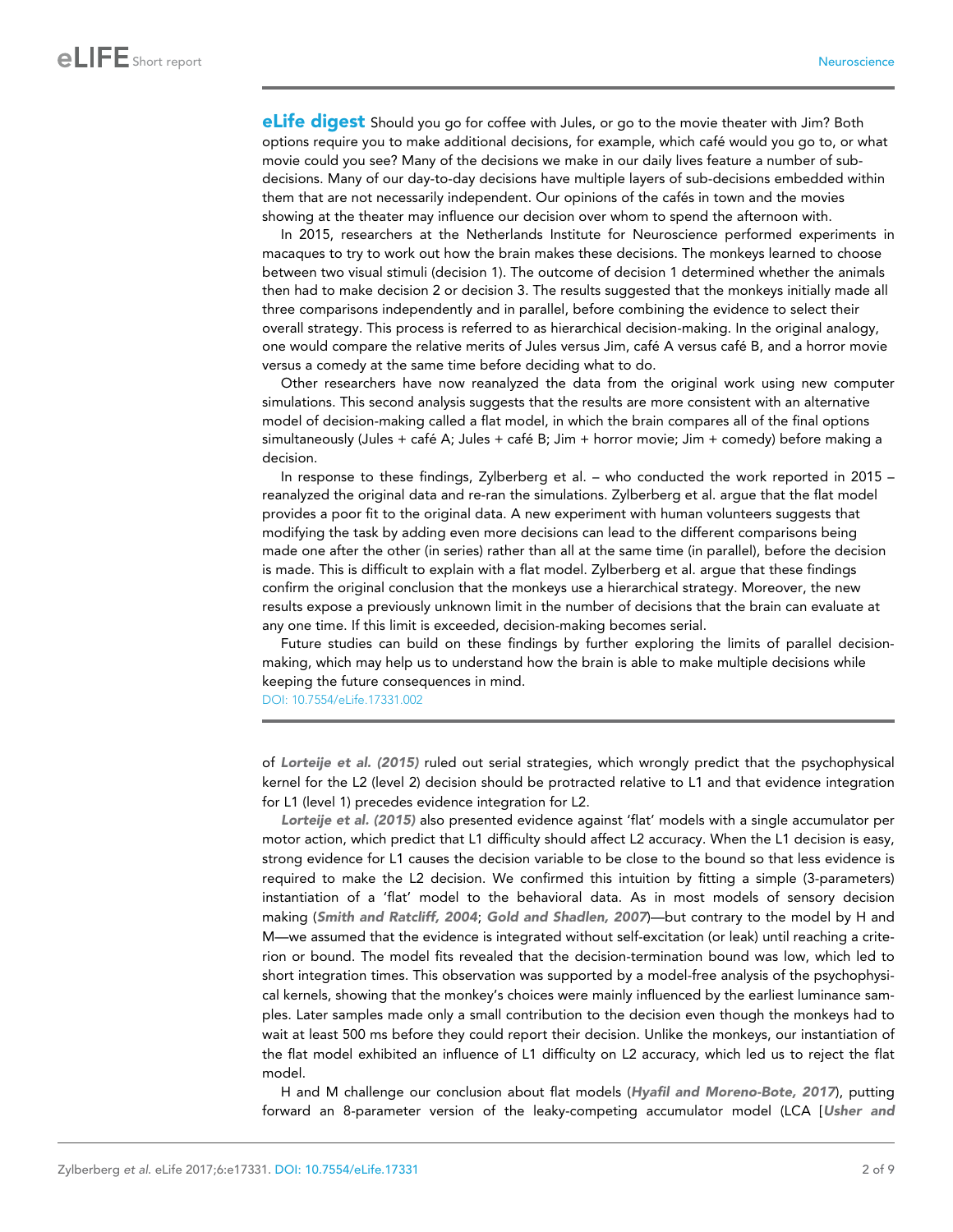<span id="page-2-0"></span>[McClelland, 2001](#page-8-0); [Tsetsos et al., 2012](#page-8-0)]), which at first sight captures many aspects of the monkeys' behavior. We therefore consider this model an interesting addition to the literature on the neural mechanisms for hierarchical decision-making. In H and M's model, the task is represented as a flat competition between the four possible motor actions. Each alternative (i) integrates evidence simultaneously from L1 and L2, (ii) is endowed with self-excitation, establishing a positive feedback loop, and (iii) is inhibited by a global process that affects all races equally.

Here, we will first examine the manner in which H and M avoided the influence of L1 difficulty on L2 accuracy and conclude that it is neither compatible with the behavioral data nor with the neurophysiological data. We then examine more general properties of flat models and conclude that they lack the flexibility to account for decision making in hierarchical tasks.

H and M's model reduced the influence of L1 difficulty on L2 accuracy by implementing high bounds, strong recurrent excitation and sensory noise that does not scale with the strength of the evidence. Self-excitation was needed in H and M's model to explain why the monkeys assigned high weights to the early samples in our task. Without self-excitation, models with high bounds produce flat psychophysical kernels, because they assign equal weights to many samples before committing to a choice ([Brunton et al., 2013](#page-8-0)).

Unfortunately, the self-excitation in the model of H and M causes unstable activity. This can be seen in H and M's Figure 3C where activity appears to follow an exponential time-course, which is incompatible with the findings of [Lorteije et al. \(2015\)](#page-8-0) and other neurophysiological results (e. g. [Kiani et al., 2008](#page-8-0)). One possibility to stabilize the firing rates in H and M's model would be to use an attractor network ([Wang, 2002](#page-8-0); [Wong and Wang, 2006](#page-8-0)). However, attractors act as bounds and would increase the dependency of L2 accuracy on L1 difficulty. Furthermore, in primates and rodents evidence accumulation can occur without loss of information about the later samples ([Kira et al., 2015](#page-8-0); [Kiani et al., 2013](#page-8-0); [Brunton et al., 2013](#page-8-0)), which is incompatible with strong self-excitation.

We simulated the two models proposed by H and M and observed that the high bounds combined with self-excitation did not suffice to prevent the interaction between L1 and L2. The first model had infinite bounds collapsing after 500 ms, and the second one had high constant bounds, which were not reached on a large fraction of trials (Figure 1—figure supplement 1). We investigated whether the accuracy of the L2 decision depended on the accuracy of the L1 choice. In both models, L2 decisions were less accurate if the L1 decision was correct than if it was erroneous. This decrease in accuracy is visible as a flattening of the psychometric functions (Figure 1). We reanalyzed the data of [Lorteije et al. \(2015\)](#page-8-0) and observed much weaker interactions between the two



Figure 1. Interaction between the accuracies at L1 and L2. We computed the psychometric function for the L2 decision for trials with a correct (green traces) or erroneous (red) decision at L1. Left, H and M model with infinite bounds collapsing after 500 ms. Middle, H and M model with high bounds that are stable. Right, data of the monkeys in [Lorteije et al. \(2015\)](#page-8-0). Green/red regions, s.e.m.

[DOI: 10.7554/eLife.17331.003](http://dx.doi.org/10.7554/eLife.17331.003)

The following figure supplement is available for figure 1:

Figure supplement 1. Reaction times for model and data. [DOI: 10.7554/eLife.17331.004](http://dx.doi.org/10.7554/eLife.17331.004)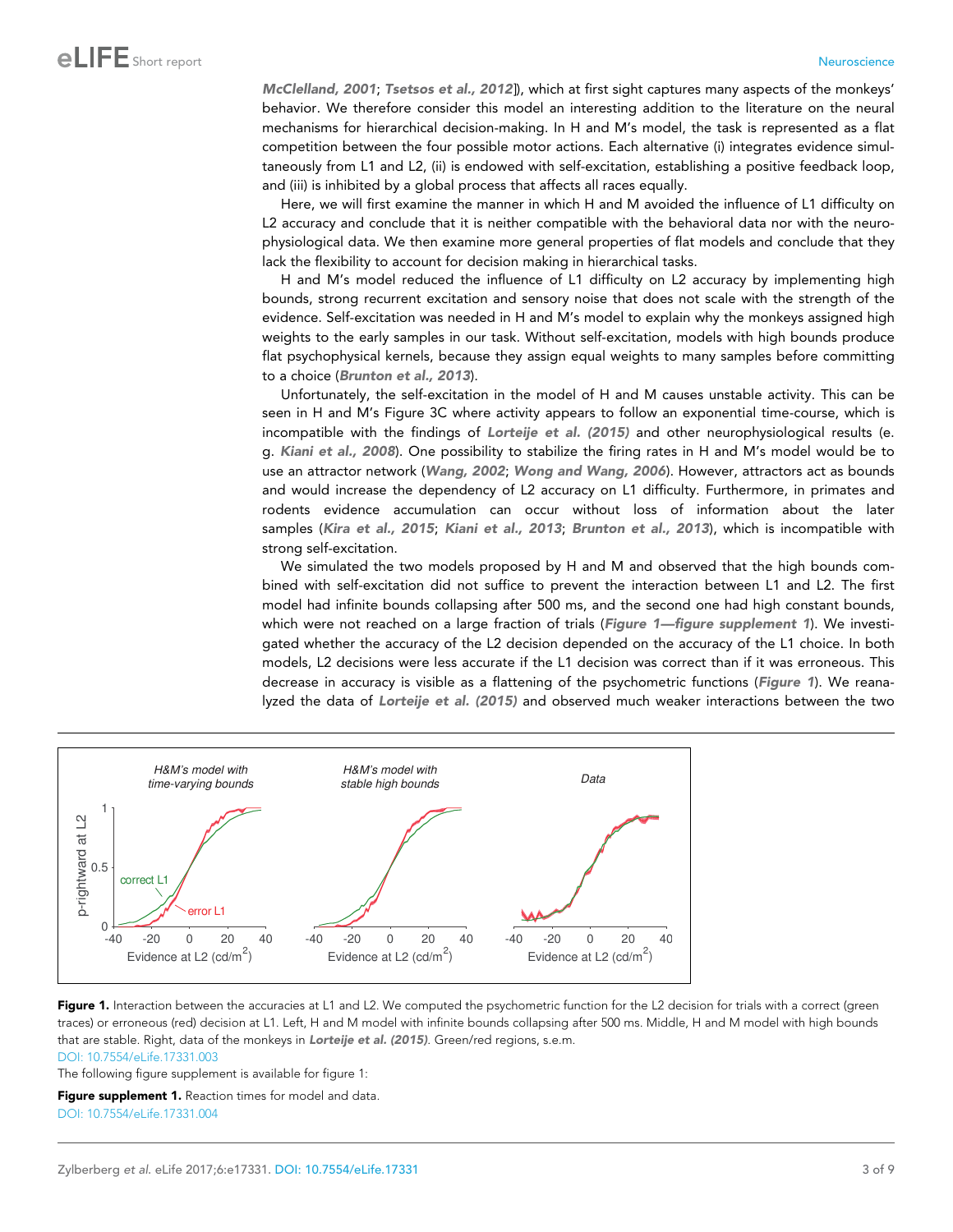decisions ([Figure 1](#page-2-0)). Relaxing some of H and M's assumptions (e.g. including noise that scales with the strength of the evidence [[Zylberberg et al., 2016](#page-8-0)]) caused even stronger crosstalk.

We conclude that the models of H and M fail to account for the behavioral data. We next reanalyzed our neurophysiological data to test H and M's model more directly. Specifically, the authors stated that the model predicts that 'selection signals at levels two are only influenced by information provided at level two branches [. . .] and not by information provided at level 1'. To test this prediction, we grouped the trials into four categories based on the strength of evidence at L1 and examined the activity elicited by L2 branches in V4 ([Figure 2A](#page-4-0)).

Our V4 recordings revealed that trials with strong evidence at L1 boosted the representation of the TT branch, suppressed the representation of the DT and DD branches (linear regression, all  $Ps < 10^{-3}$ ), but left activity elicited by the TD branch relatively unaffected (p>0.3) ([Figure 2A](#page-4-0)). These distinct effects of L1 evidence on the four L2-branches are incompatible with any model in which the interactions between decisions are governed by a single source of inhibition, including the one by H and M. Indeed, when we conducted the same analysis in H and M's model, we observed that stronger L1 evidence decreased the activity for the DT and DD branches and increased the activity for both the TT and TD branches ([Figure 2B](#page-4-0)). A possible explanation for the difference in activity elicited by the TD branch, which is suppressed in H and M's model but not in the data, is that it was already suppressed by the selection of the TT branch. These more complex and local interactions between the L1 and L2 decisions are consistent with a genuine hierarchical decision making process and are incompatible with flat models with a single source of inhibition.

Hyafil and Moreno-Bote criticized [Lorteije et al. \(2015\)](#page-8-0) by stating that ad-hoc assumptions need to be made to explain the interactions between local selection signals in a hierarchical model. Indeed, hierarchical models imply that there are mechanisms to enable interactions between the different deci-sions. For example, [Lorteije et al. \(2015\)](#page-8-0) demonstrated that the relative difficulty of the L2 decisions biases the L1 choice, an effect that is not only visible in the animals' behavior but also in the modulation of firing rates in visual cortex. Because H and M's global inhibitory process is refuted by the data, it follows that another mechanism should play an equivalent role. It is conceivable, for example, that there is a process that compares the confidence in the two L2 decisions and then biases the L1 deci-sion. [Lorteije et al. \(2015\)](#page-8-0) implemented a simple version of this mechanism where the confidence in the two L2-decisions was evaluated to select the target that maximizes reward. Such a role of confidence is supported by previous studies demonstrating that the confidence in one decision can guide another one ([Kepecs et al., 2008](#page-8-0); [van den Berg et al., 2016](#page-8-0); [Kiani and Shadlen, 2009](#page-8-0)). We believe that elucidating the interactions between local selection signals is an important topic for future research. Importantly, these interactions between local selection signals do not provide evidence in favor of or against flat models. They are equally compatible with hierarchical models.

H and M also claim that their two models are more parsimonious than the models in [Lorteije et al. \(2015\)](#page-8-0). We disagree with this parsimony claim. The models proposed by H and M contain a large number of parameters and have the same shortcomings as the simpler flat model that was explored in [Lorteije et al. \(2015\)](#page-8-0). We are also concerned that the results by H and M critically depend on (1) infinite bounds that collapse rapidly, which have not been observed in neurophysiology, (2) noise that does not scale with the strength of the evidence, and (3) strong selfexcitation that causes a suboptimal decision making process and exponentially-increasing firing rates. More importantly, when testing the models by H and M, we found that they cannot explain the lack of an influence of L2 accuracy on L1 sensitivity, nor the absence of an influence of L1 luminance strength on the TD branch, and as such they fail to account for the behavioral and neurophysiological results in the hierarchical decision making task of [Lorteije et al. \(2015\)](#page-8-0).

We will now turn to a more general problem that flat models incur when they are applied to hierarchical decision-making tasks. Flat models make all local decisions at the same time, because there is a single bound that governs them all. In contrast, previous curve-tracing studies presented evidence for serial decision making and we will here illustrate that shifts between parallel and serial strategies can occur. Indeed, under many conditions, curve-tracing invokes a serial operation, which is implemented in the visual cortex by the propagation of enhanced neuronal activity along a target curve ([Pooresmaeili and Roelfsema, 2014](#page-8-0)). This propagation of enhanced neuronal activity has a correlate in psychology: observers gradually spread object-based attention over the relevant curve ([Houtkamp et al., 2003](#page-8-0)). In one previous study ([Pooresmaeili and Roelfsema, 2014](#page-8-0)) monkeys had to mentally trace a target curve that was connected to a fixation point ([Figure 3](#page-5-0)). The target curve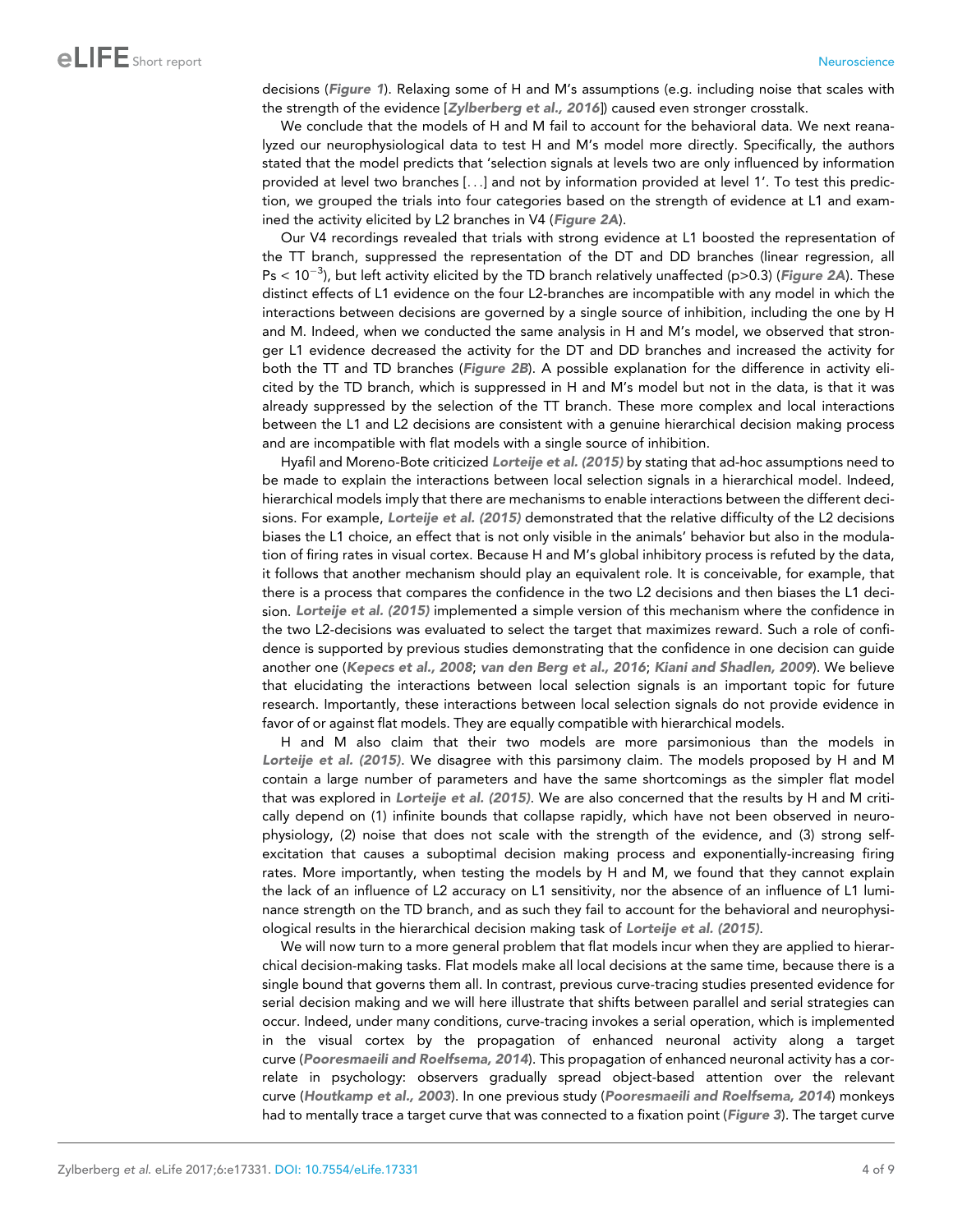<span id="page-4-0"></span>

Figure 2. Influence of strength of evidence at L1 on V4 activity elicited by the L2 and L2' branches in V4 and in the model of H and M. (A) In the data, high L1 signal strength increases the representation of TT, suppresses the representations of DT and DD, but has little impact on TD. This finding is incompatible with flat models that include only one source of inhibition. (B) Upper panel, Same analysis conducted for the activity in the model of H and M. Note the steep rise in activity, which is very different from the neuronal activity in area V4. High L1 signal strength increased activity elicited by Figure 2 continued on next page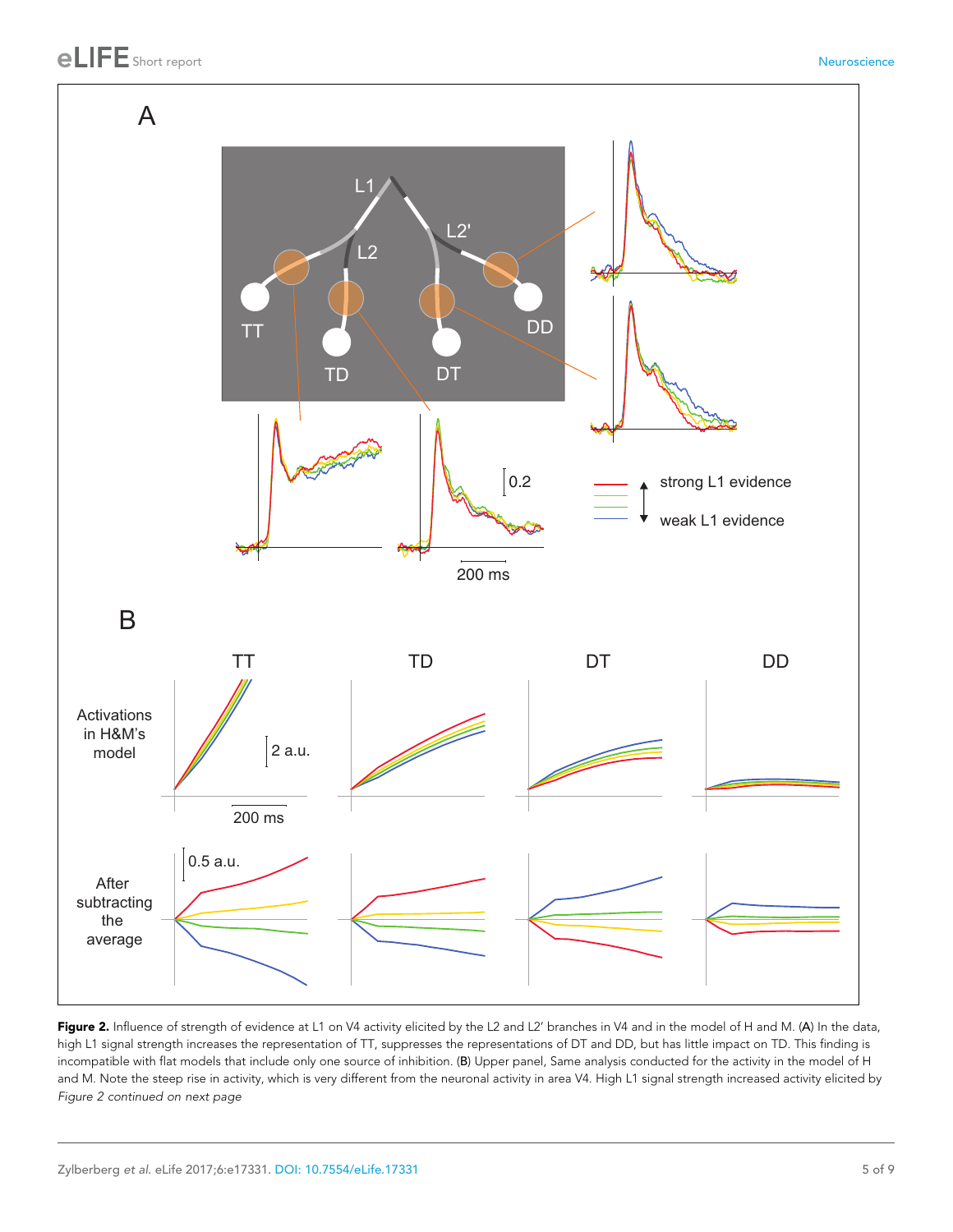<span id="page-5-0"></span>

#### Figure 2 continued

both TT and TD, and suppressed DT and DD. Because of the rectification (firing rates cannot take negative values), L1 evidence has the weakest influence on the DD branch. Lower panels, same data after the average activity was subtracted. Both models by H and M yielded similar results. [DOI: 10.7554/eLife.17331.005](http://dx.doi.org/10.7554/eLife.17331.005)

> either crossed with a distractor curve or the curves did not intersect. We found that neuronal activity elicited in V1 by L1-segments of the target curve near the fixation point was enhanced before the activity elicited by the L2-segments beyond the location of the possible crossing. Thus, the enhanced V1 activity first reflects the L1-decision about the connection at the fixation point and only later reflects the L2-decision about the crossing. This result refutes flat models that implement a race between the four possible interpretations of the stimulus (i.e. one accumulator for each of the four configurations on the left of Figure 3).

> Why is hierarchical decision-making parallel in some situations ([Lorteije et al., 2015](#page-8-0)) and serial in others (Figure 3)? Multiple factors may be at play. The first factor is the configuration of the stimulus. The crossings in the stimulus of Figure 3 do not provide independent evidence about the target or distractor status of the L2 branches (the problem has an 'exclusive-or' structure), whereas in the task of [Lorteije et al. \(2015\)](#page-8-0) local evidence at L2 permitted discarding branches as distractors before the L1 decision was taken.

> A second factor that may influence the degree of seriality is the number of decisions that have to be taken at the same time. We examined this possibility in a new experiment, which tested the capacity of parallel decision-making in human observers. We inferred the time-course of evidence accumulation by adding stochastic luminance evidence to branching points so that we could estimate the subjects' psychophysical kernels, similarly to [Lorteije et al. \(2015\)](#page-8-0). [Figure 4a](#page-6-0) illustrates our findings with a hierarchical decision-making task with two levels. At the L1-decision, subjects had to determine which branch connected to the fixation point (left or right) had the brightest image elements and they made a second decision (highest luminance up or down) at the relevant L2 branching point. Evidence for these decisions accumulated largely in parallel, just as in [Lorteije et al. \(2015\)](#page-8-0). However, the decision-making process switched to a more serial mode when we added a third level (L3) so that the total number of decisions increased to seven ([Figure 4b](#page-6-0)). Now most of the evidence for L1 accumulated before the evidence for L2, which, in turn accumulated mostly before the evidence for L3. The implication is that there is a limited capacity for making decisions in this task. Subjects can accumulate evidence for between 3 and 7 decisions in parallel, although the exact capacity for parallel decision making remains to be determined. These results also imply that there are conditions under which evidence for L1 and L2 can accumulate independently. It is therefore parsimonious



Figure 3. Curve-tracing task with possible intersections. V1 activity elicited by a target curve was stronger than that elicited by a distractor curve. The latency of this enhanced activity reveals a serial decision process, as the selection signal of neurons with a receptive field near the fixation point (close RF, L1-decision) preceded the selection signal of neurons with a receptive field beyond the crossing (far RF, L2-decision). The lower panels on the right represent the selection signals (target minus distractor response). Reprinted with permission from [Pooresmaeili and Roelfsema \(2014\)](#page-8-0)<sup>18</sup>. [DOI: 10.7554/eLife.17331.006](http://dx.doi.org/10.7554/eLife.17331.006)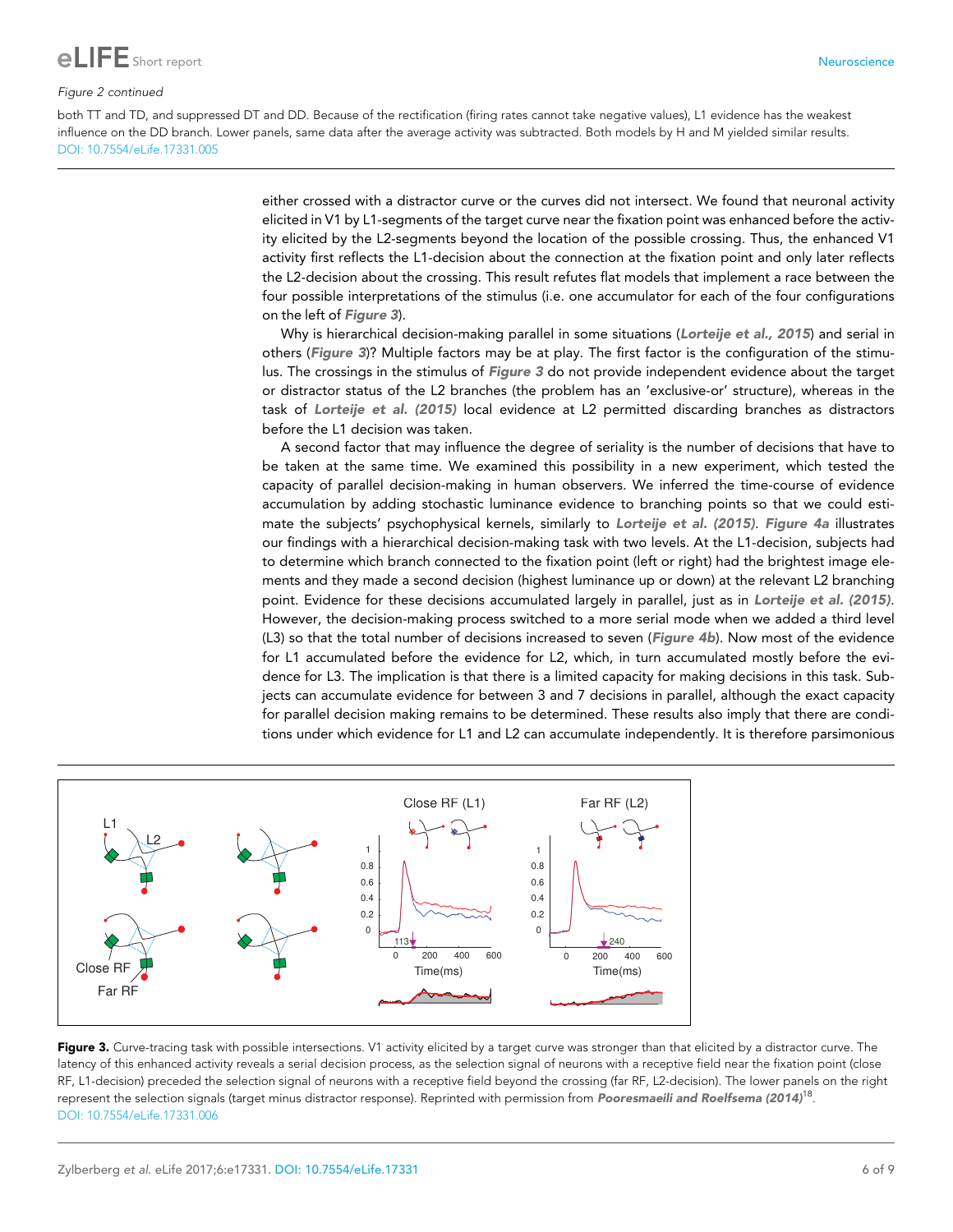# <span id="page-6-0"></span>Short report **Neuroscience (1996)** with the state of the state of the state of the state of the state of the state of the state of the state of the state of the state of the state of the state of the state of the state of





to assume that these separate accumulators also contribute to the task with only two decisions, in accordance with a genuine hierarchical decision making process. Thus, flat models can also not account for results in tasks that are intimately related to the task studied by [Lorteije et al. \(2015\)](#page-8-0). Furthermore, flat models need to reserve a single accumulator for every configuration of successive decisions (e.g. eight accumulators for the task of Figure 4b), causing them to scale badly if decision trees become elaborate.

A third factor that can influence the seriality of decision making is practice. Prolonged training on a fixed set of problems is likely to result in more efficient decision making process, where multiple sources of evidence are efficiently considered and combined to form a strategy. We note, however, that the subjects of the tasks of [Figures 3](#page-5-0) and 4b performed many thousands of trials but that their decision-making process remained serial.

These results, taken together, indicate that hierarchical decision-making is a highly flexible process during which evidence can be integrated by separate accumulators, allowing subjects to adapt their strategy to the task at hand. Parallel accumulation can only occur if it is permitted by the structure of the task (i.e. if it does not have the exclusive-or structure) and if the subject's capacity for parallel decision making is not exceeded. Flat models lack the required flexibility.

We conclude that critical predictions of the models of Hyafil and Moreno-Bote are not supported by the data and, more generally, that flat models fail to account for any situation where decision making is serial ([Figure 3](#page-5-0)). Our finding in humans that adding L3 branches increases seriality at L1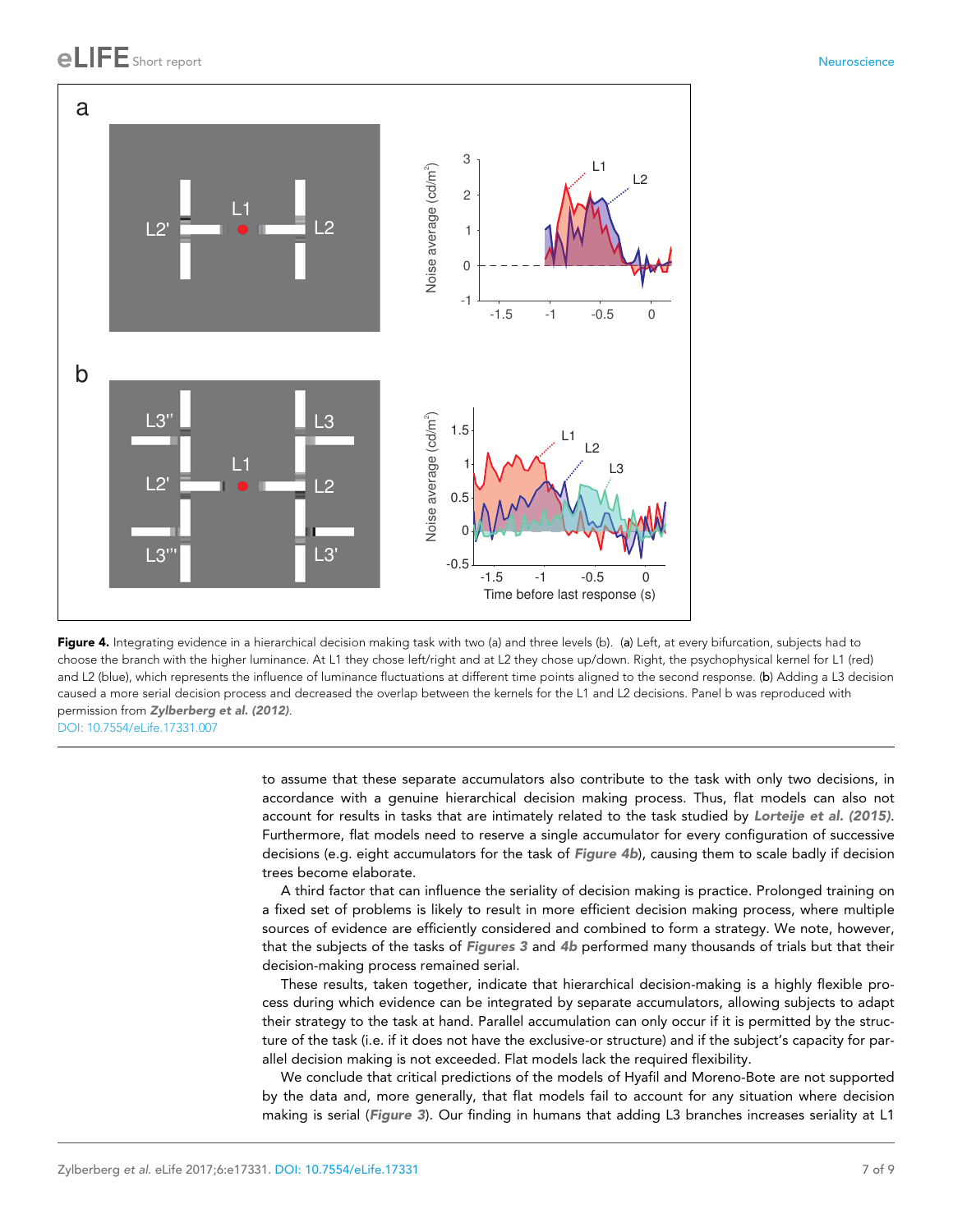<span id="page-7-0"></span>and L2 ([Figure 4](#page-6-0)) implies that the machinery to take independent decisions at L1 and L2 is always in place. To further elucidate the neuronal mechanisms for hierarchical decision making, future studies could record from neurons with persistent activity, in areas like LIP or FEF, using variants of the task studied by Lorteije et al. They could also focus on the neuronal mechanisms that improve the interactions between successive decisions when subjects become proficient in a task.

## Materials and methods

## Monkey electrophysiology

All experimental procedures complied with the National Institutes of Health Guide for Care and Use of Laboratory Animals, and were approved by the Institutional Animal Care and Use Committee of the Royal Netherlands Academy of Arts and Sciences. Detailed methods can be found in the original publication ([Lorteije et al., 2015](#page-8-0)). Briefly, multi-unit activity was collected from multi-channel electrode arrays implanted in the visual cortex (area V1 and V4) of 2 monkeys, while these animals performed a hierarchical curve tracing task. For the analysis in [Figure 2A](#page-4-0), we grouped trials in quartiles of L1-evidence strength. For each trial, we averaged the luminance of the target and distractor segments at L1 over the first two samples, and then computed the difference. We then classified trials into quartiles, including only correct trials, independently for each of the three difficulty levels. [Fig](#page-4-0)[ure 2](#page-4-0) shows the average firing rate (normalized as in [Lorteije et al., 2015](#page-8-0)) within each quartile for receptive fields located at different branches. The averages are from 31 sites, and they were obtained in a total of 19 recording sessions.

## Human decision-making in tasks with two- and-three level hierarchies

The three-level task displayed in [Figure 4](#page-6-0) was reproduced from [Zylberberg et al. \(2012\)](#page-8-0). The data from the two-level hierarchical task has not been published before.

Three subjects had to trace a curve that bifurcated twice, completing between 1825 and 2534 trials each. Subjects had to make a left/right decision at L1, and an up/down decision at L2, reporting their decisions with different key-presses. As in [Zylberberg et al. \(2012\)](#page-8-0), luminance samples were perturbed with additive Gaussian noise ( $\sigma$  = 10 cd/m<sup>2</sup>), the background luminance was 50 cd/m<sup>2</sup> and the mean luminance of the target was adjusted online with a Quest procedure to keep performance at ~75% correct. The psychophysical reverse correlation analysis was conducted as explained in the Supplemental Information of [Zylberberg et al. \(2012\)](#page-8-0).

# Acknowledgements

PRR was supported by NWO (ALW grant 823-02-010) and the European Union (the Human Brain Project Grant Agreement No. 720270 and ERC Grant Agreements n. 339490 'Cortic\_al\_gorithms' and n. CCC).

# Additional information

### Funding

| <b>Funder</b>                                                         | Grant reference number | Author           |
|-----------------------------------------------------------------------|------------------------|------------------|
| Nederlandse Organisatie voor 823-02-010<br>Wetenschappelijk Onderzoek |                        | Pieter Roelfsema |

The funders had no role in study design, data collection and interpretation, or the decision to submit the work for publication.

#### Author contributions

AZ, Conceptualization, Data curation, Software, Investigation, Visualization, Writing—original draft, Writing—review and editing; JAML, Conceptualization, Data curation, Investigation, Writing—original draft, Writing—review and editing; BGO, Conceptualization, Data curation, Software, Investigation; CIDZ, Conceptualization, Supervision, Funding acquisition, Writing—review and editing; MS, Conceptualization, Resources, Supervision, Funding acquisition, Investigation, Writing—review and